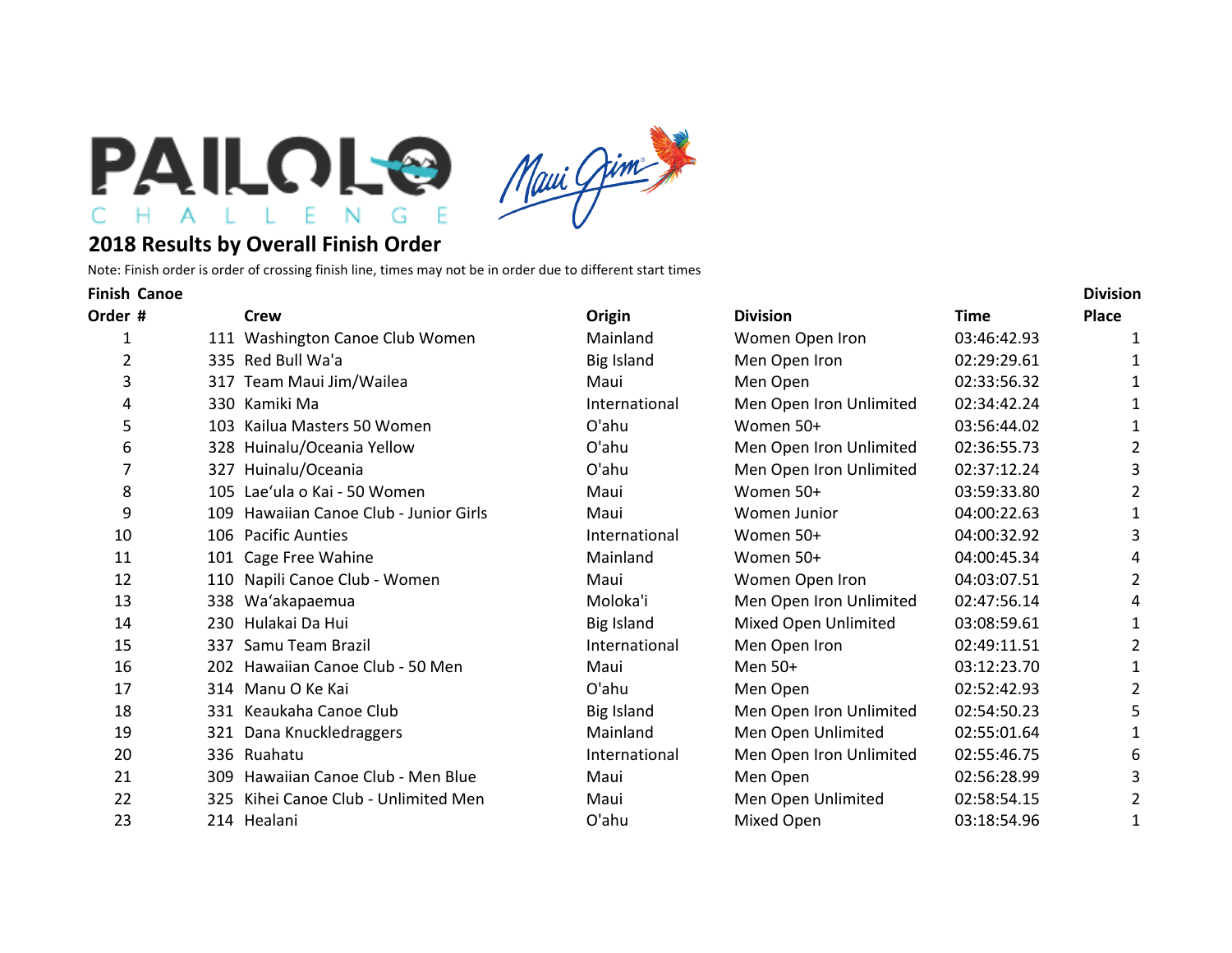| 24 | 207 Hawaiian Canoe Club - 60 Men       | Maui              | Men 60+                 | 03:20:57.89 | 1              |
|----|----------------------------------------|-------------------|-------------------------|-------------|----------------|
| 25 | 319 Wailea Canoe Club                  | Maui              | Men Open                | 03:01:50.83 | 4              |
| 26 | 104 Kihei Canoe Club - 50 Women        | Maui              | Women 50+               | 04:22:59.47 | 5              |
| 27 | 332 Outrigger Santa Cruz 1             | Mainland          | Men Open Iron Unlimited | 03:03:30.55 | $\overline{7}$ |
| 28 | 228 Team Maui Jim Wahine               | Oahu              | Women Open              | 03:27:01.88 | $\mathbf{1}$   |
| 29 | 232 Hui Nalu Master 60's               | O'ahu             | Men 60+                 | 03:07:50.32 | 2              |
| 30 | 311 Kahana Canoe Club Men 1            | Maui              | Men Open                | 03:09:05.58 | 5              |
| 31 | 222 Hui Nalu                           | O'ahu             | Women Open              | 03:32:10.14 | 2              |
| 32 | 324 Kaua'i Open                        | Kaua'i            | Men Open Unlimited      | 03:13:54.67 | 3              |
| 33 | 102 Hiki No Five-O                     | O'ahu             | Women 50+               | 04:34:28.54 | 6              |
| 34 | 320 Bad News Elks                      | O'ahu             | Men Open Unlimited      | 03:15:39.83 | 4              |
| 35 | 203 Kai O Pua Men 50                   | <b>Big Island</b> | Men 50+                 | 03:37:35.64 | $\overline{2}$ |
| 36 | 108 Hawaiian Canoe Club - Junior Boys  | Maui              | Men Junior              | 03:37:49.45 | $\mathbf{1}$   |
| 37 | 316 Napili Canoe Club - Men            | Maui              | Men Open                | 03:17:50.18 | 6              |
| 38 | 300 Pu'uwai Canoe Club                 | Kaua'i            | Men 40+                 | 03:21:22.03 | 1              |
| 39 | 326 Southern California Master Men     | Mainland          | Men Open Unlimited      | 03:21:31.34 | 5              |
| 40 | 224 Kihei Canoe Club - Open Women      | Maui              | Women Open              | 03:48:22.85 | 3              |
| 41 | 306 RHKYC Renegades                    | International     | Men 40+ Iron            | 03:28:30.86 | 1              |
|    | 210 Texaco 60's                        | O'ahu             | Men 60+                 | 03:49:21.63 | 3              |
| 42 | 201 Lae'ula o Kai - 40 Women           |                   | Women 40+               | 03:49:30.86 |                |
| 43 |                                        | Maui              |                         |             | $\mathbf{1}$   |
| 44 | 217 Lae'ula o Kai - Mixed Open         | Maui              | Mixed Open              | 03:51:40.96 | 2              |
| 45 | 218 Na Keiki O Ka Moi                  | O'ahu             | Mixed Open              | 03:52:35.92 | 3              |
| 46 | 301 Aotearoa                           | International     | Men 40+ Iron            | 03:32:41.19 | 2              |
| 47 | 312 Kahana Canoe Club Men 2            | Maui              | Men Open                | 03:33:48.68 | 7              |
| 48 | 206 Waikoloa Canoe Club                | <b>Big Island</b> | Men 50+                 | 03:55:52.00 | 3              |
| 49 | 231 Kahana Canoe Club Women            | Maui              | Women Open Unlimited    | 03:57:01.78 | 1              |
| 50 | 310 Hawaiian Canoe Club - Men White    | Maui              | Men Open                | 03:37:29.55 | 8              |
| 51 | 212 North Shore Renegades              | Maui              | Mixed Masters+          | 03:57:57.85 | 1              |
| 52 | 318 Wa'a Fitness                       | <b>Big Island</b> | Men Open                | 03:38:30.18 | 9              |
| 53 | 211 Kumulokahi Canoe Club              | O'ahu             | Mixed Masters+          | 03:59:22.95 | $\overline{2}$ |
| 54 | 305 Outrigger Santa Cruz 3             | Mainland          | Men 40+ Iron            | 03:40:30.33 | 3              |
| 55 | 308 Washington Canoe Club White        | Mainland          | Men 40+ Iron            | 03:41:24.54 | 4              |
| 56 | 227 Santa Barbara Outrigger Canoe Club | Mainland          | Women Open              | 04:01:31.86 | 4              |